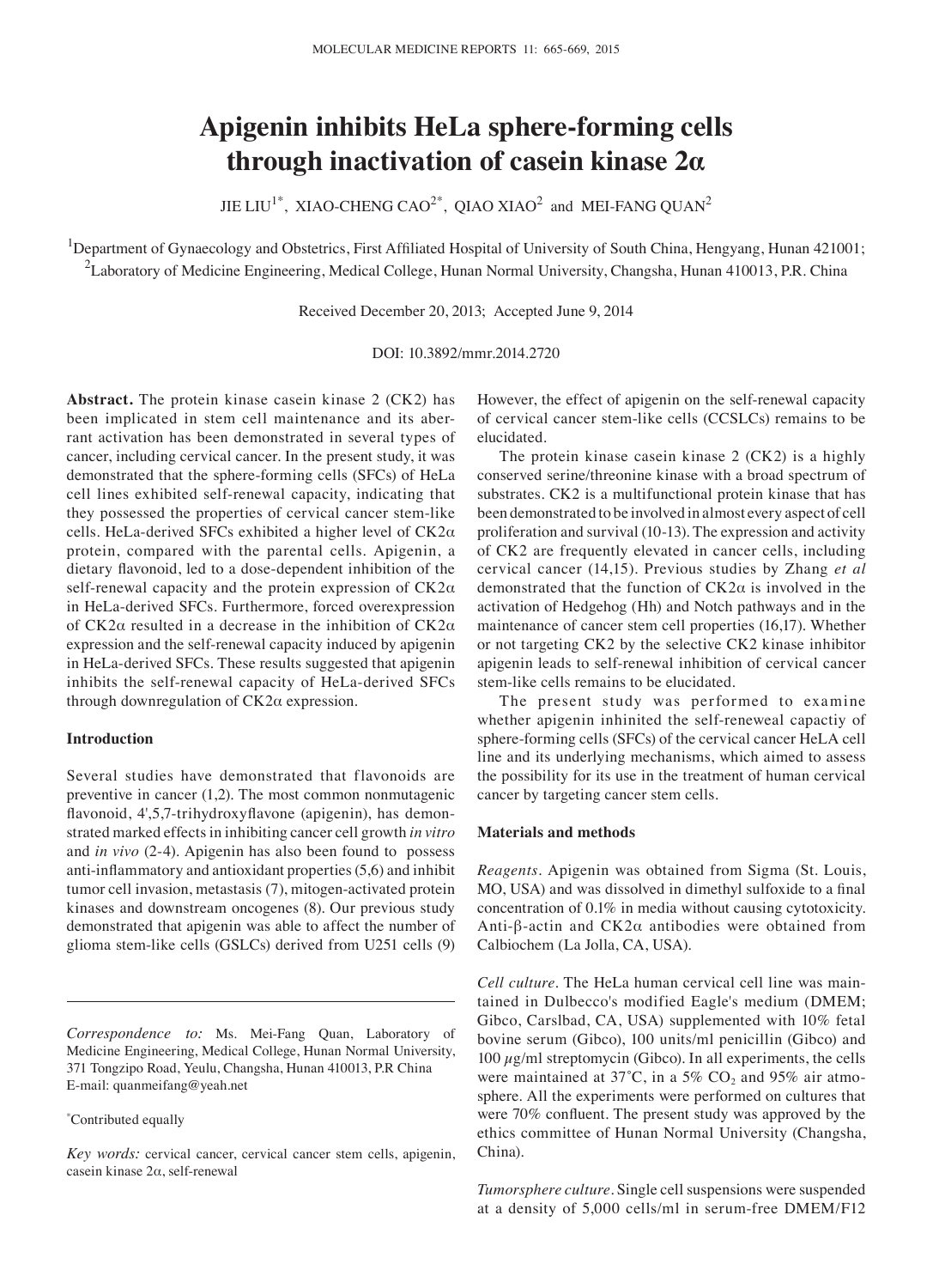supplemented with 100 IU/ml penicillin, 100  $\mu$ g/ml streptomycin, 20 ng/ml human recombinant epidermal growth factor, 10 ng/ml human recombinant basic fibroblast growth factor, 2% B27 supplement without vitamin A and 1% N2 supplement (Invitrogen Life Technologies, Carlsbad, CA, USA) and seeded into ultra low attachment 6-well plates (Corning Inc., Corning, NY, USA). Suspension cultures were continued for 6 days until tumorspheres were formed. In order to propagate spheres *in vitro*, the sphere cells were collected by centrifugation (1,000 g for 5 min), dissociated into single-cell suspensions and cultured to permit the regeneration of spheres. Third-generation spheres were used for all subsequent experiments.

To investigate the percentage of single cells capable of regenerating new spheres, cells were plated at a density of 1,000 cells/ml in a 6-well plate in order to obtain new spheres. The total number of tumor spheres was counted after 6 days of culture. Sphere formation efficiency was calculated using the following formula: (Total number of spheres formed / total number of live cells seeded) x 100.

*Limiting dilution analysis.* The third-generation spheres were dissociated, as described above, and 100 cells were plated in 150  $\mu$ l of growth medium in a 96-well culture plate to obtain a single cell per well. Growth medium  $(20 \mu l)$  was added to each well every 3 days. The number of clonal tumor spheres in each 96-well culture plate was evaluated after 6 days of culture.

*MTT assay.* SFCs from the HeLa cell line and the parental cells were seeded in 96-well plates precoated with Matrigel (Gibco-BRL) at a density of 5,000 cells per well. Cells were exposed to increasing concentrations (10, 20 and 40  $\mu$ mol/l) of apigenin. After 48 h, MTT reagent (Sigma) was added to each well according to the manufacturer's instructions. Absorbance was measured at 570 nm using an automated microplate reader (Bio-RAD 550; Bio-Rad, Hercules, CA, USA).

*Overexpression of the CK2α protein.* The pcDNA3.1-CK2α or control pcDNA3.1‑LacZ plasmid vectors were transfected into HeLa cells or the SFCs of HeLa cells  $(0.5 \,\mu\text{g/ml} \cdot \text{in} \cdot \text{a} \cdot 24$ -well plate) using Lipofectamine 2000 transfection reagent (Invitrogen Life Technologies), according to the manufacturer's instructions. The cells were resuspended in complete medium (DMEM supplemented with 10% fetal bovine serum; Gibo-BRL) for 48 h. The cells were harvested and western blotting was performed using mouse monoclonal antibodies against βactin and CK2α.

*Western blot analysis.* Western blot analysis was performed, as previously described (18). Cells were lysed by incubating in lysis buffer for 20 min at 4˚C. The protein concentration was determined using the Bio-Rad assay system (Bio-Rad, Hercules, CA, USA). Total proteins were fractionated using SDS-PAGE and transferred onto a polyvinylidene fluoride membrane (Millipore, Billerica, MA, USA). Signals were detected using an ECL Advance western blot analysis system (Amersham Pharmacia Biotech, Inc., Piscataway, NJ, USA).

*Statistical analysis.* Statistical analysis and database management was performed using SPSS (version 15.0) software (SPSS, Inc., Chicago, IL, USA). Data are expressed as the mean  $\pm$  standard deviation. Multiple group comparisons were made using one-way analysis of variance and pairwise comparison was performed using the least squares difference method. P<0.05 was considered to indicate a statistically significant difference.

# **Results**

*Sphere formation and self‑renewal in the HeLa cell line.* HeLa cells were plated in stem cell-conditioned culture medium in 6-well plates at a density of 10,000 cells/well, which enabled the formation of discrete colonies. Under these conditions, cells grew as non-adherent, three-dimensional sphere clusters. The HeLa cella maintained in DMEM medium supplemented with 10% fetal bovine serum (monolayer adhere growth cells) and anchorage-independent spheres formed in the HeLa cell line are shown in Fig. 1A and Fig 1B, respectively. The spheres were passaged after 6 days once they had reached  $\sim$ 50  $\mu$ m in diameter. The HeLa sphere-derived cells were serially passaged for >12 generations, indicating that HeLa sphere-derived cells were fully capable of self-renewal *in vitro*.

To determine the percentage of CCSLCs in HeLa third-generation spheres, a limiting dilution assay was used to examine the ability of single cells from third-generation spheres to produce new spheres. After 6 days of culture, 31% of the single cells had generated new spheres (Fig. 1C). By contrast, a lower percentage of single cells derived from the HeLa cells could regenerate spheres when compared with the single cells derived from third-generation spheres (Fig. 1D). These results demonstrated that a considerable percentage of single cells derived from third-generation spheres were self-renewing cells that were able to be expanded and maintained in culture as tumor spheres.

*Apigenin inhibits the proliferation and self‑renewal capacity of the HeLa sphere‑derived cells.* It has been reported that cancer stem cells have the characteristics of extensive proliferation and apigenin has been demonstrated to inhibit the proliferative activity of glioma cancer stem-like cells (9). In the present study, the MTT results demonstrated that apigenin  $(10, 20 \text{ and } 40 \mu \text{mol/l})$  preferentially inhibited the proliferation of SFCs derived from HeLa cells (Fig. 2A), suggesting that apigenin is able to preferentially suppress the proliferative ability of CCSLCs.

Apigenin (10, 20 and 40  $\mu$ mol/l) reduced the number of spheroids formed in the SFCs of HeLa cells in a concentration-dependent manner (Fig. 2B). These results suggest that apigenin can suppress the self-renewal capacity of CCSLCs.

*Apigenin downregulates the protein expression of CK2α in HeLa sphere‑derived cells.* Previous studies have reported that CK2α is involved in the activation of the Hh and Notch pathways and is associated with the maintenance of cancer stem cell properties (16,17). The present study aimed to compare the status of CK2α protein expression in parental cells and in SFCs. The results demonstrated that the expression of  $CK2\alpha$ was higher in the SFCs than in the parental cells (Fig. 3A). In addition, CK2α expression in SFCs was downregulated by apigenin (Fig. 3B).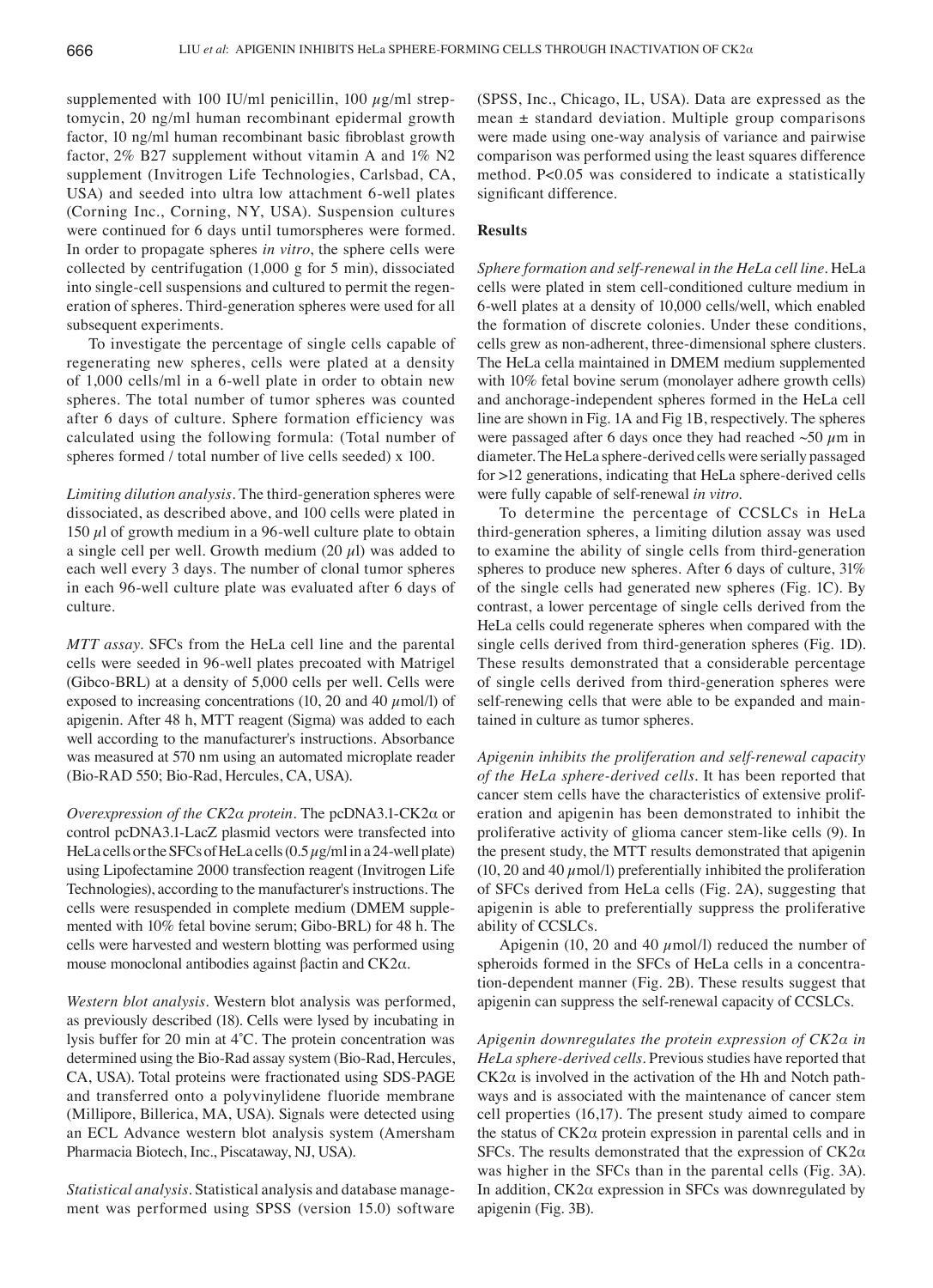

Figure 1. Sphere formation and self-renewal in the HeLa cell line. (A) Monolayer adhere growth of HeLa cells in Dulbecco's modified Eagle's medium supplemented with 10% fetal bovine serum. (B) Anchorage-independent spheres formed in HeLa cells maintained in stem cell-conditioned culture medium. (C) Single cells were dissociated from tumor spheres and plated at a density of 1,000 cells/ml to allow the regeneration of new spheres. The total number of primary, secondary and tertiary spheres were counted. \* P<0.05, vs. the number of primary spheres formed by 1,000 parental HeLa cells; # P<0.05, vs. the number of secondary spheres formed by 1,000 single cells dissociated from primary spheres. (D) Number of spheres formed in 100 single cells derived from third-generation spheres was compared with that of single cells derived from the parental HeLa cells. \* P<0.05, vs. the number of spheres formed by 100 parental HeLa cells after 3 days of culture; # P<0.05, vs. the number of spheres formed by 100 parental HeLa cells after 3 days of culture and after 6 days of culture.



Figure 2. Apigenin inhibits the proliferation and self-renewal capacity of HeLa SFCs. (A) SFCs and parental HeLa cells were treated with increasing concentrations of apigenin for 48 h. The anti-proliferative effect of apigenin was measured using an MTT assay. \*P<0.05, vs. non-treated SFCs or parental HeLa cells; # P<0.05, vs. parental HeLa cells treated with corresponding concentrations of apigenin. (B) Apigenin decreased the number of spheroids formed in HeLa SFCs in a concentration-dependent manner. "P<0.05, vs. the untreated group; "P<0.05, vs. the 0.1 mmol/l apigein-treated group. SFCs, sphere forming cells; DMSO, dimethyl sulfoxide; medium, untreated.

*Overexpression of CK2α attenuates the inhibitory effects of apigenin on the self‑renewal capacity of HeLa sphere‑derived cells.* Western blot analysis demonstrated that upregulation of CK2α by pcDNA3.1-CK2α transfection resulted in overexpression of the  $CK2\alpha$  protein in the parental HeLa cells (Fig. 4A). The results from the tumorsphere formation assay revealed that overexpression of CK2α attenuated apigenin-induced downregulation of CK2α protein expression in the HeLa SFCs (Fig. 4B) and also revealed that overexpression of the CK2α protein increased

the self-renewal capacity of HeLa cells (Fig. 4C). In addition, . It also partially reduced the inhibition of self-renewal of SFCs by apigenin (Fig. 4D). These results provided mechanistic evidence that apigenin-inhibited self-renewal was, in part, due to inactivation of CK2α in SFCs derived from HeLa cells.

# **Discussion**

The present study demonstrated that a natural dietary flavonoid, apigenin, inhibited the proliferation and self-renewal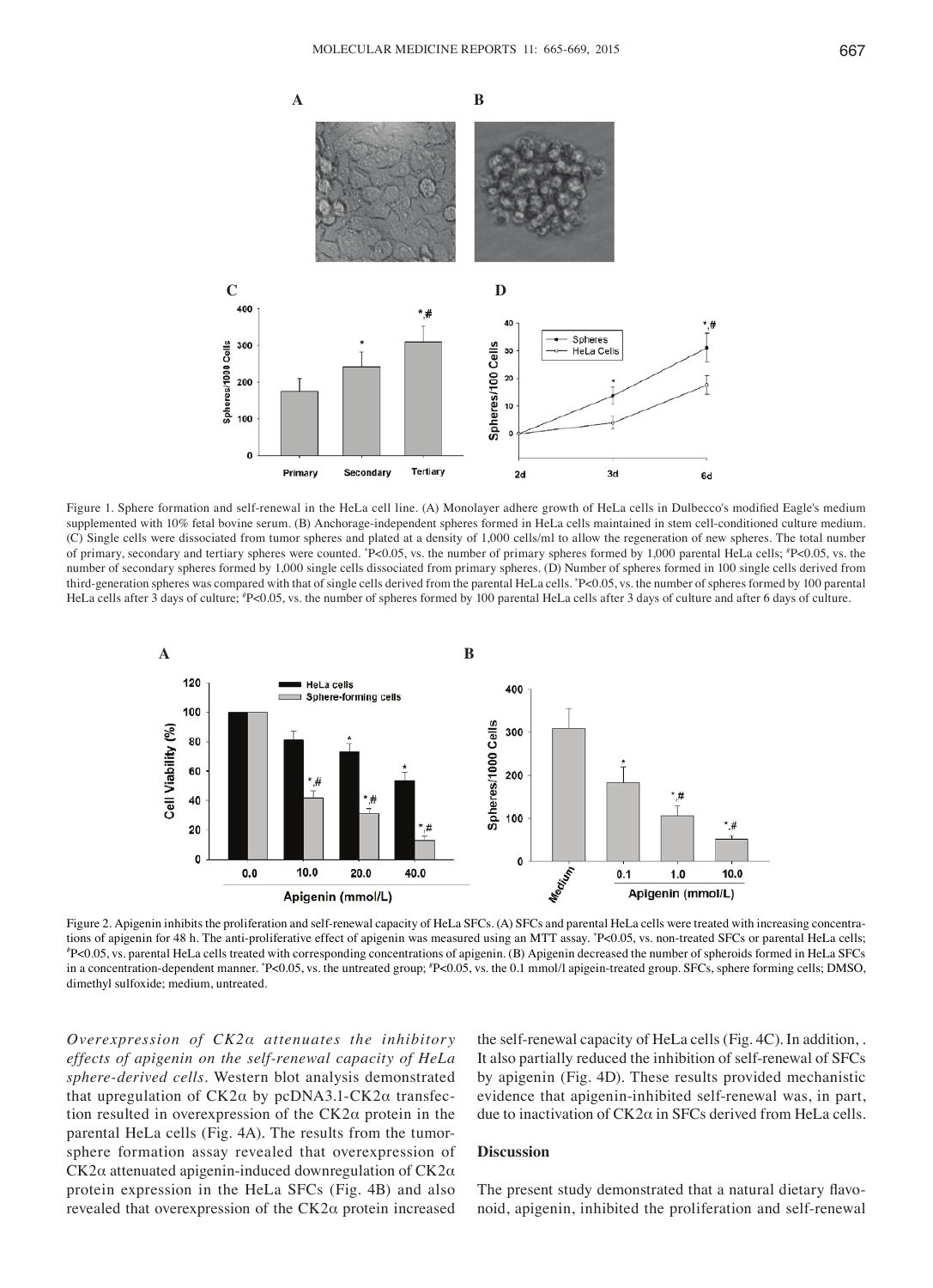

Figure 3. Apigenin decreases the protein expression of CK2α in HeLa SFCs. (A) CK2α expression was higher in SFCs than in the PC. (B) CK2α expression in SFCs was downregulated by apigenin. SFCs, sphere-forming cells; PC, parental cells; CK2α, casein kinase 2α.

capacity of HeLa sphere-derived cells and inhibited the protein expression of  $CK2α$ . The inhibition of the CK2-mediated self-renewal capacity in HeLa sphere-derived cells by apigenin may be the primary mechanism mediating the anticancer activities of apigenin.

Previous studies have reported that the function of CK2α is involved in the activation of Hh and Notch pathways and in the maintenance of cancer stem cell properties (16,17). In order to investigate the potential mechanism through which CK2 positively regulates the self-renewal capacity of CCSLSCs, the present study performed a tumorsphere formation assay in the parental HeLa cells following transfection with pcDNA3.1- $CK2\alpha$ . The results indicated that forced overexpression of CK2α resulted in an increase in sphere formation rate in HeLa cells. Furthermore, apigenin, a small molecule  $CK2\alpha$  inhibitor, significantly inhibited sphere formation of HeLa sphere-derived cells. Taken together, these results suggest that  $CK2\alpha$  is important in facilitating the self-renewal capacity of CCSLCs. Further investigation is required to elucidate the precise mechanisms.

Zhao *et al* (19) found that apigenin inhibits proliferation and induces apoptosis in human multiple myeloma cells through the regulation of CK2, Cdc37 and Hsp90 expression. Feliciano *et al* (20) indicated that miR-125b is inversely correlated with glutamyl aminopeptidase and CK2α expression in breast tumorigenesis and that  $CK2\alpha$  overexpression is associated with the presence and number of lymph node metastases. Our previous study demonstrated that apigenin preferentially inhibited the proliferation of GSLCs derived from U251 cells (9). The results of the present study demonstrated that apigenin significantly inhibited the proliferation and tumorsphere formation of HeLa sphere-derived cells. Furthermore, forced overexpression of CK2α effectively attenuated the apigenin inhibited tumorsphere formation of HeLa sphere-derived cells. These results suggested that apigenin-inhibited self-renewal is partly due to the inactivation of CK2α in SFCs derived from HeLa cells.

In conclusion, the present study demonstrated that CK2 is a positive regulator in the self-renewal of CCSLCs and apigenin, inhibiting the self-renewal capability, is involved in the downregulation of CK2α protein expression. The



Figure 4. Overexpression of CK2α attenuates the inhibitory effects of apigenin on the self-renewal capacity of HeLa sphere-forming cells. (A) pcDNA3.1-CK2α transfection resulted in overexpression of the CK2α protein in the parental HeLa cells. (B) Overexpression of the  $CK2\alpha$  protein increased the self-renewal capacity of HeLa cells. (C) Overexpression of CK2α attenuated apigenin-induced downregulation of CK2α expression in HeLa SFCs. (D) Overexpression of CK2α reduced inhibition of self-renewal in HeLa SFCs induced by apigenin. \* P<0.05, vs. pcDNA3.1 transfected SFCs; # P<0.05, vs. 40 µmol/l apigenin-treated pcDNA3.1 transfected SFCs or pcDNA3.1-CK2α transfected SFCs. SFCs, sphere forming cells; CK2α, casein kinase 2α.

findings of the present study provide important evidence for the potential benefits of CK2 inhibitors in the treatment of human cervical cancer by targeting cancer stem cells.

## **Acknowledgements**

The authors would like to thank Professor Jian-Guo Cao and Dr Xi‑Yun Deng, Medical College, Hunan Normal University, (Changsha, Hunan, China) for their input into the scientific content of this study. The present study was supported by the Construct Program of the Key Discipline of Basic Medicine in Hunan.